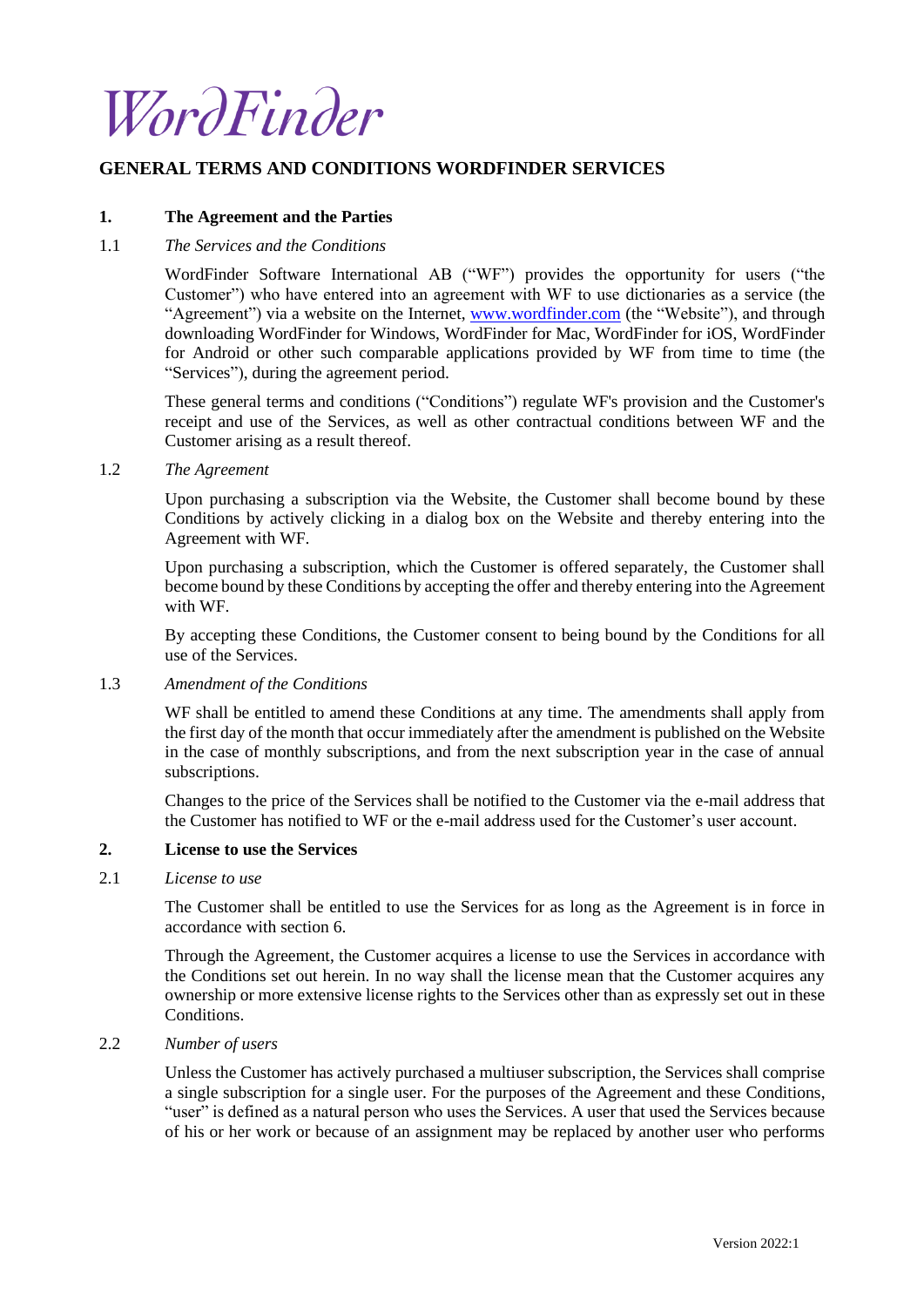

the same work or assignment provided that the first user is effectively prevented from using the Services.

If the Customer has purchased a multiuser subscription for the Services, either through the Website or through an offer by WF, the Customer shall be entitled during the term of the Agreement to allow the Services to be utilised by the total number of users that the chosen multiuser subscription specifies.

# 2.3 *Conditions for consumers*

If the Customer is a consumer, all members of the Customer's household shall be entitled to use the Services. Customers who are consumers shall otherwise be subject to the provisions in these Conditions concerning single users with the addition of the provisions in section [10.](#page-5-0)

# 2.4 *Provision of the Services and log-in information*

Information on the technical manner in which the Services is provided and the procedure that the Customer should follow to gain access to it shall be given on the Website.

The Customer is given access to the Services through personal log-in information. The log-in information is either (i) chosen by the Customer when purchasing the subscription and creating the Customer's account on the Website, or (ii) provided by WF upon confirmation of the purchase if the subscription is not purchased on the Website. The log-in information is personal and may not be disclosed for use by any party other than the Customer himself.

The log-in information shall not be used for any purpose other than the normal use of the Services provided by WF from time to time. The Customer shall undertake to store and manage the log-in information in such a manner that unauthorised use is prevented.

#### 2.5 *Intellectual property rights and no transfer*

The Services and all works included therein, such as computer programs, databases, dictionaries, written documentation, layout, etc., are protected by the Swedish Act (1960:729) on copyright to literary and artistic works and any legislation replacing that act in the future and corresponding legislation in other countries, as well as other applicable rules concerning intellectual property rights. Ownership of the Services and the associated intangible rights shall vest in WF or another company within WF's group of affiliated companies or the party from which WF derives its right.

The subscription shall involve no transfer of any intangible rights, including but not limited to intellectual property rights such as copyright, patents, utility models, trademarks, design rights and/or other intellectual property rights, regardless whether in tangible or intangible form and including but not limited to ideas, inventions, know how, data, source code, documentation, dictionaries, reports, designs, concepts, software, hardware, processes, methods, technologies and/or any other information related to the Services (the "Intellectual Property Rights"). The Customer shall respect the Intellectual Property Rights of WF and its licensors to the dictionaries that are utilised through the Services.

The Customer may not disassemble or decompile any part of the Services or make any changes to the program code, or create programs based on the Services or any constituent components thereof.

## 2.6 *Assignment or grant of license to third parties*

The Customer is not entitled to assign the Agreement or grant any license to the Services or parts thereof to a third party.

#### <span id="page-1-0"></span>2.7 *Monitoring and closure of the Services*

WF shall be entitled to monitor the use of the Services. WF shall furthermore be entitled to monitor the number of searches made through the Services in all different applications in order to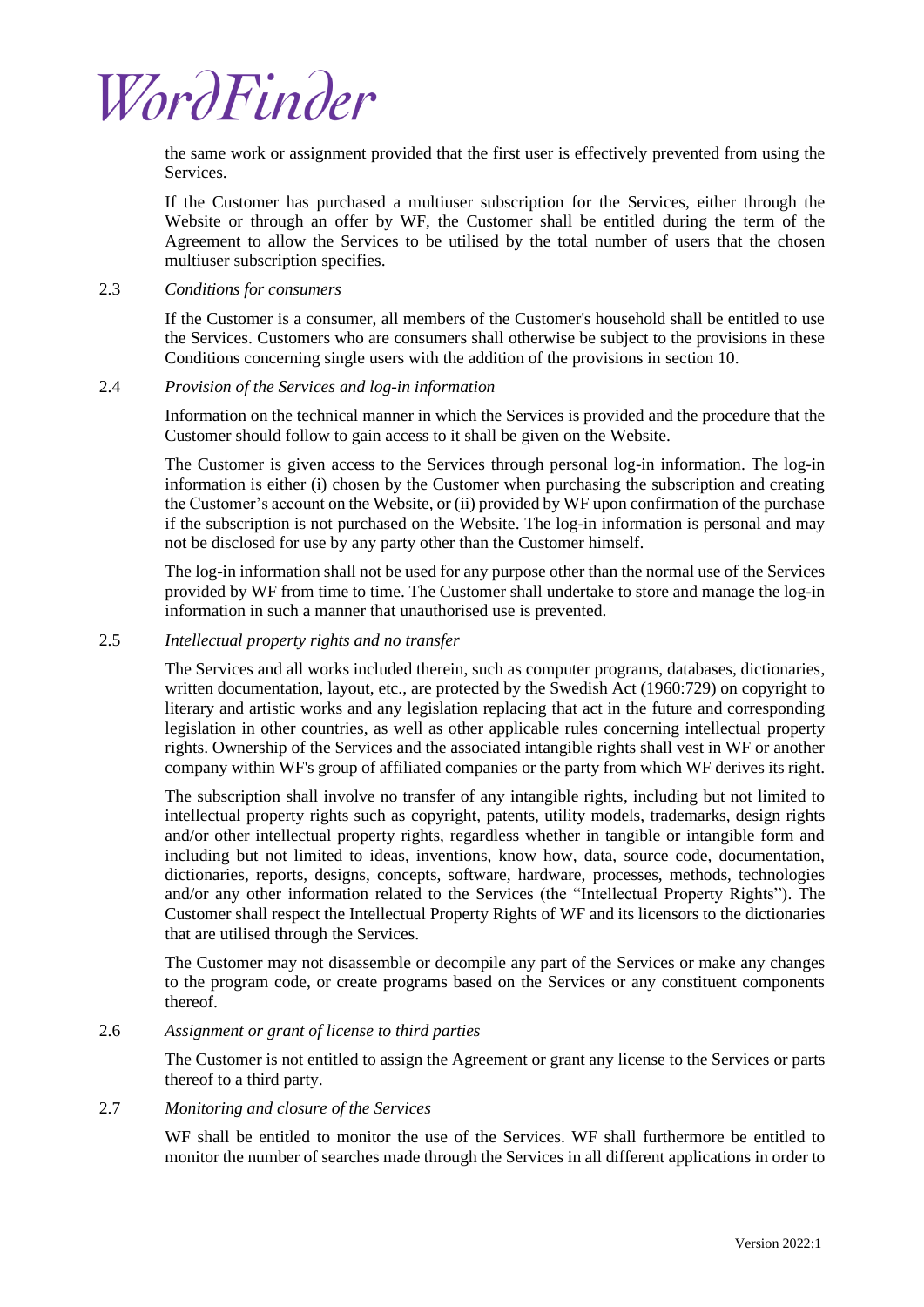# WordFinder

calculate the royalties to be paid by WF to the licensors of the dictionaries included in the Services.

The Customer shall make sure that WF can monitor the use and the searches during the whole Agreement period.

In the event of an obvious breach of these Conditions in this section 2 or any other misuse, in case the Customer does not make sure that WF can monitor or prevents WF from monitoring the number of searches made through the Services or in case the Customer manipulates the number of searches made through the Services, WF reserves the right to claim damages and shall be entitled to close the Customer's access to the Services. In such cases, the Customer shall not be entitled to the reimbursement of any payments made for the period concerned. In the event of closure of the Services, the Agreement shall terminate in accordance with the provisions set out in section [6.2.2](#page-4-1) below.

# **3. WF's responsibilities**

# 3.1 *Interruption in provision*

WF shall be entitled to temporarily interrupt provision of the Services without giving notice in advance thereof if, in the view of WF, such interruption is necessary for technical alterations, service maintenance, software changes, renewal of the Services or its content or for other similar reasons. WF does not guarantee any specific level of availability for the Services. The Customer shall also be aware that WF is unable to exert any influence over the distribution via the Internet and shall therefore also be unable to accept responsibility for the functional reliability of the aforementioned distribution or for other interruptions that are due to the Customer's Internet connection or other similar circumstances. The Customer shall not be entitled to reimbursement of fees paid except in cases where the availability of the Services has been materially reduced over a long period of time as a result of negligence on the part of WF.

3.2 *Function and content of the Services*

WF shall strive to develop the Services in as high-class as possible but does not guarantee the functional reliability nor the content of the Services. WF shall not be responsible for ensuring that the Services can be used with full functionality together with any form of hardware or software currently or previously available on the market.

The dictionaries that may be or are included in the Services from time to time, depending on the Service chosen, are specified on [www.wordfinder.com/dictionaries-wordfinder-unlimited/.](http://www.wordfinder.com/dictionaries-wordfinder-unlimited/) WF may, with one month's notice, replace or delete a specific dictionary included in the Services. WF shall not be responsible for the accuracy of the content of the dictionaries that may be used through the Services or for any other information or service that is provided by third parties and linked to the Services.

The production of the Services, which is conducted by WF, is carried out in a way to acquire a high level of certainty that the software in the Services is not encumbered by viruses or other harmful characteristics. Complete certainty can however not be achieved.

# 3.3 *Limitation of liability*

WF MAKES NO UNDERTAKING, WHETHER EXPRESSLY OR IMPLIED, CONCERNING THE SERVICES. WF DISCLAIMS ALL RESPONSIBILITY FOR, INTER ALIA; ANY DEFECTS, DEFICIENCIES IN THE MARKETABILITY OF THE SERVICES OR ITS UNSUITABILITY FOR A PARTICULAR PURPOSE.

WF disclaims all liability for any loss that may be caused by the Services and/or the Website or the non-provision or erroneous provision of the Services or for the fact that the Services and/or the Website could not be used for a particular purpose, even if this should have been known to WF. In particular, WF shall accept no liability for indirect losses, including the loss of data, lost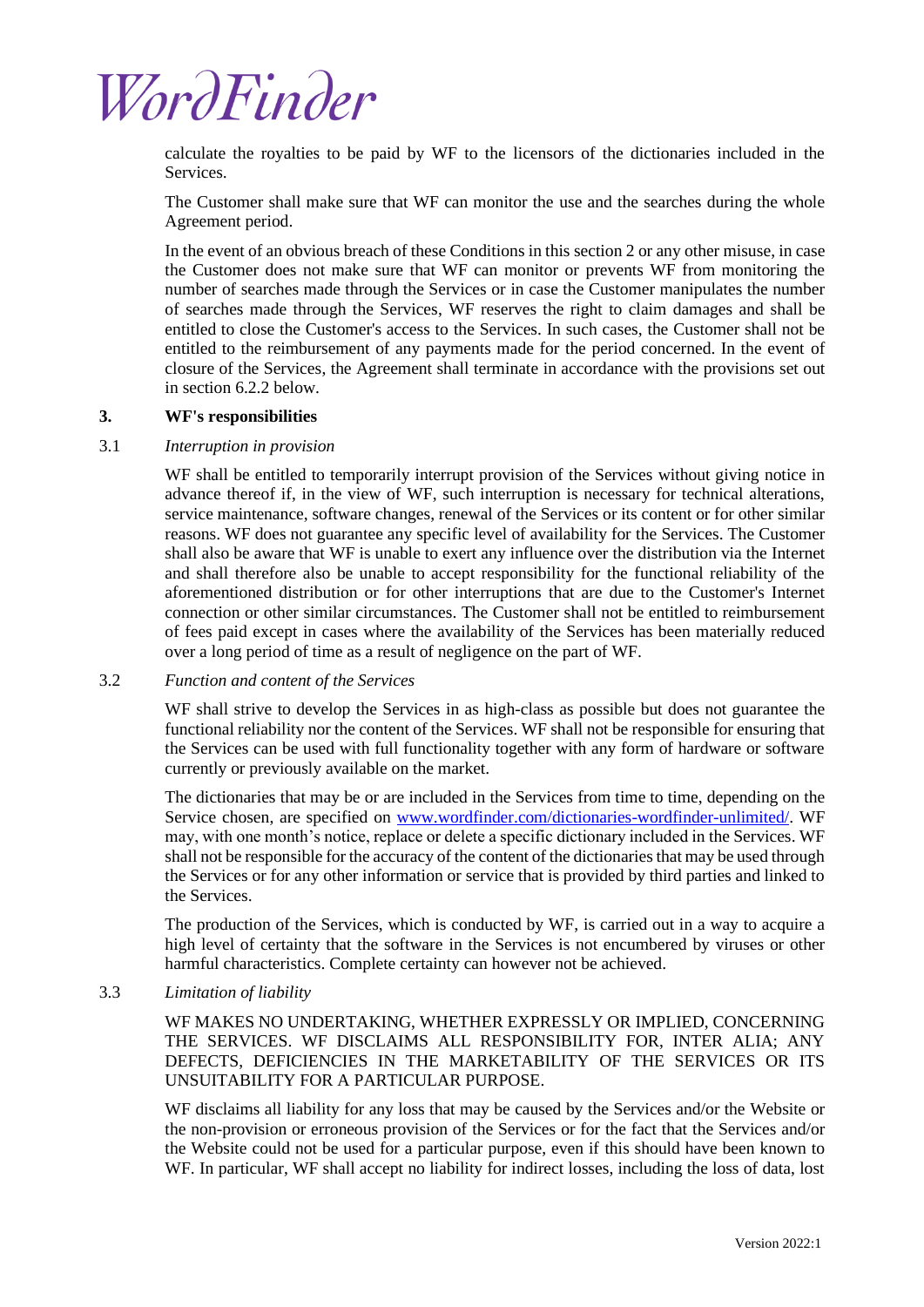

profits or income or other consequential losses. If an entitlement to reimbursement should arise in a particular case, WF's total liability for reduction of the purchase price and damages shall at all times be limited to the amount corresponding to the purchase price paid by the Customer for the Services. WF shall under no circumstances be liable for damages, losses or lost profits in the commercial operation of the Customer or any other party.

## **4. The Customer's responsibilities**

#### 4.1 *Responsibility for own use*

The Customer may only use the Services in accordance with these Conditions.

The Customer shall be responsible for any loss that is caused to WF or other subscribers by WF's Services as a result of the Customer's equipment or the Customer's measures in connection with use of the Services. The Customer shall be obliged to keep WF informed of changes in respect of the e-mail address via which WF can communicate with the Customer. Unless otherwise specified by the Customer, the e-mail address from which the Customer logged in when ordering the Services shall be deemed to constitute the Customer's e-mail address.

4.2 *The Customer's liability for other parties* 

If the Customer's user identity or log-in information has been utilised by another party, the Customer shall also be liable for any losses that may have been caused by this party. If the Customer has disclosed the user identification and log-in information to another party, the Customer shall also be liable for the financial loss that WF suffers as a result of another party's unauthorised use of the Customer's identification. In such cases, WF shall always be entitled to receive compensation corresponding to the price that should have been paid for the usage that took place.

# <span id="page-3-2"></span>**5. Price and payment**

5.1 *Price* 

The applicable subscription price at each time will be stated on the Website or in the specific offer provided by WF to the Customer. Any changes in prices and these Conditions are regulated in section [1.3](#page-0-0) above.

# <span id="page-3-0"></span>5.2 *Payment with credit card*

Payment shall, unless otherwise has been specifically agreed with WF in writing, be made by credit card via a secure connection as stated on the Website from time to time. The credit cards accepted are specified on the Website.

Payment shall be made at the time of purchase of the subscription. In case the Customer is offered a free trial period of the Services, the payment transaction as set out above will be executed immediately at the expiration of the trial period.

Through the payment, the Customer agrees to allow WF to debit payments for each year or each month during which the Agreement is valid. When an order has been placed, the Customer's credit card is checked, and the transaction executed immediately. For monthly subscriptions, payment for the subsequent months following the first agreement month will be debited from the Customer's credit card each calendar month during which the Agreement is valid. For annual subscriptions, payment for the subsequent years following the first agreement year will be debited the calendar month one year after the first payment was debited.

#### <span id="page-3-1"></span>5.3 *Payment against invoice*

If the Customer has an agreement with WF to pay for its subscription against invoice, payment shall be made within ten (10) days after receipt of the invoice from WF unless otherwise has been specifically agreed with WF in writing.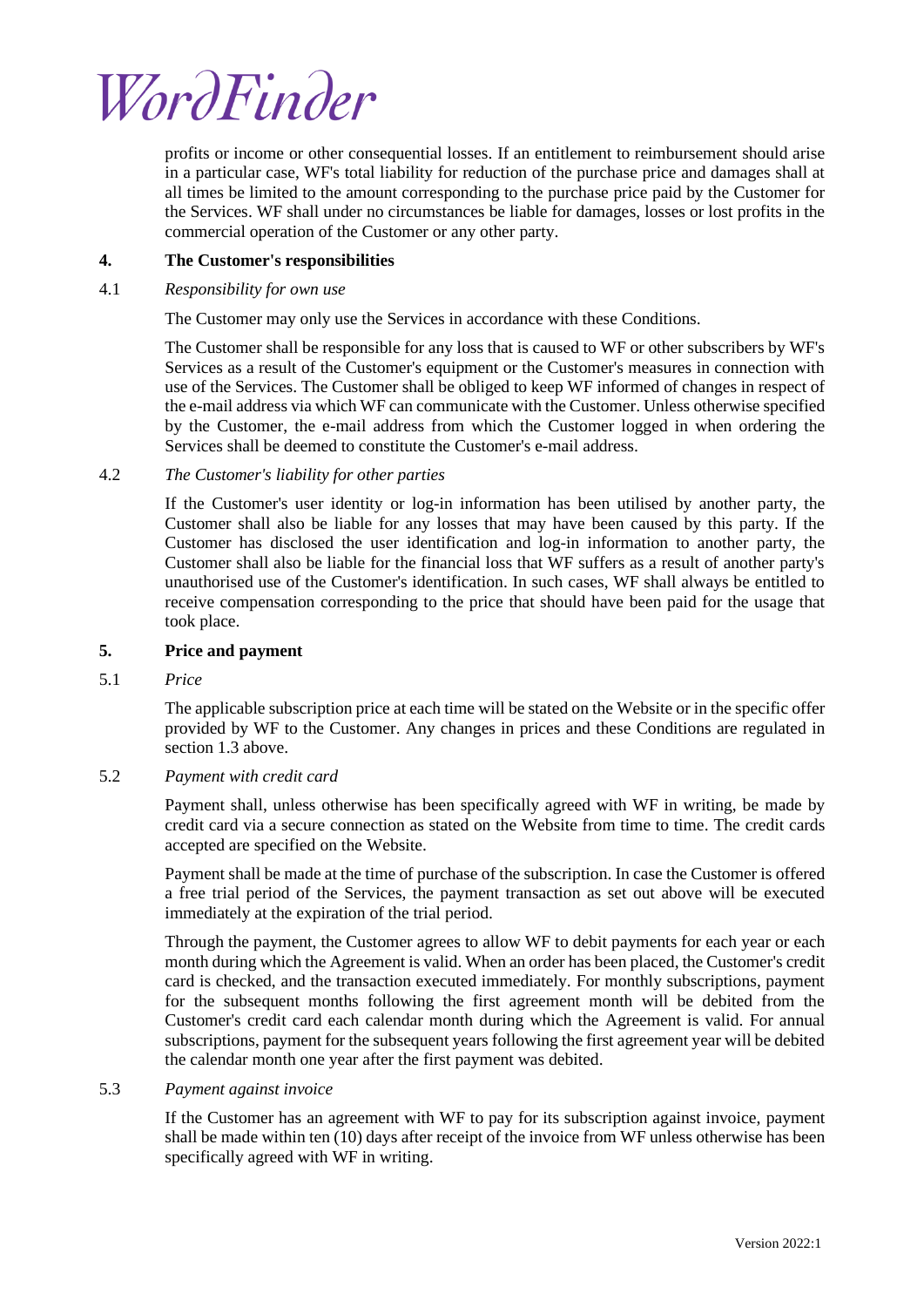

## <span id="page-4-0"></span>**6. Agreement period and termination of the Agreement**

## <span id="page-4-2"></span>6.1 *Agreement period*

The Agreement shall be valid from the date on which the Customer receives access to the Services and thereafter until further notice until the Agreement is terminated in accordance with section 6.2. If the Customer has received a free trial period of the Services and do not terminate the Services within the trial period, then the subscription will at the expiration of the trial period be converted to a monthly or yearly subscription valid until further notice.

When ordering a monthly subscription, the subscription shall run monthly until terminated in accordance with these Conditions. The Customer shall pay the monthly remuneration that is specified on the Website at the time the order concerned is placed. The payment shall be subject to the payment conditions that are specified on the Website at the same time.

When ordering an annual subscription, the subscription runs for twelve (12) months at the time. The Customer shall pay the agreed annual fee in advance.

If an annual subscription which is payable against invoice is not terminated with three (3) months' notice prior to the expiry of the twelve (12) months' term, the subscription shall be extended by twelve (12) months at a time with three (3) months' notice of termination.

- 6.2 *Termination of the Agreement*
- 6.2.1 Termination by the Customer

The Customer shall terminate the subscription in writing or, in the event that such a possibility is offered, within the Service. Subscriptions paid by credit card must be terminated by the Customer within the Service.

Upon termination of a monthly subscription, the Agreement shall cease to apply at the end of the current subscription month.

If the Customer holds an annual subscription, the Agreement shall cease to apply at the end of the last month of the year for which the Customer has paid in accordance with section [5.2](#page-3-0) and [5.3,](#page-3-1) subject to termination in accordance with what is set out in section [6.1.](#page-4-2) The Customer shall not be entitled to reimbursement of any payment that has already been made for the annual subscription.

# <span id="page-4-1"></span>6.2.2 Termination by WF

In the event that WF does not receive payment to debit the annual or the monthly fee in accordance with section [5](#page-3-2) from the Customer's credit card, the Agreement shall cease to apply with immediate effect, whereupon the Services shall be closed.

In the event that WF does not receive payment of an annual or monthly subscription that is paid against an invoice five (5) days after the invoice due date, WF shall be entitled to deny the user access to the Services with immediate effect. WF shall thereafter be entitled to terminate the Agreement with immediate effect in the event that, after receiving a payment reminder, the Customer fails to pay the outstanding fee by the deadline specified in the payment reminder.

If WF denies the Customer access to the Services in accordance with section [2.7,](#page-1-0) the Agreement shall terminate with immediate effect.

WF shall furthermore be entitled to terminate the Services for any reason other than as specified in [2.7,](#page-1-0) whereupon the Agreement shall cease to apply from the end of the month that occurs immediately after the date on which WF enforced the termination of the Services through notification thereof to the e-mail address that the Customer uses as his user name when logging in to the Services or, in the case of a multiuser subscription, the e-mail address that the Customer most recently notified to WF. If the Customer holds an annual subscription, upon termination by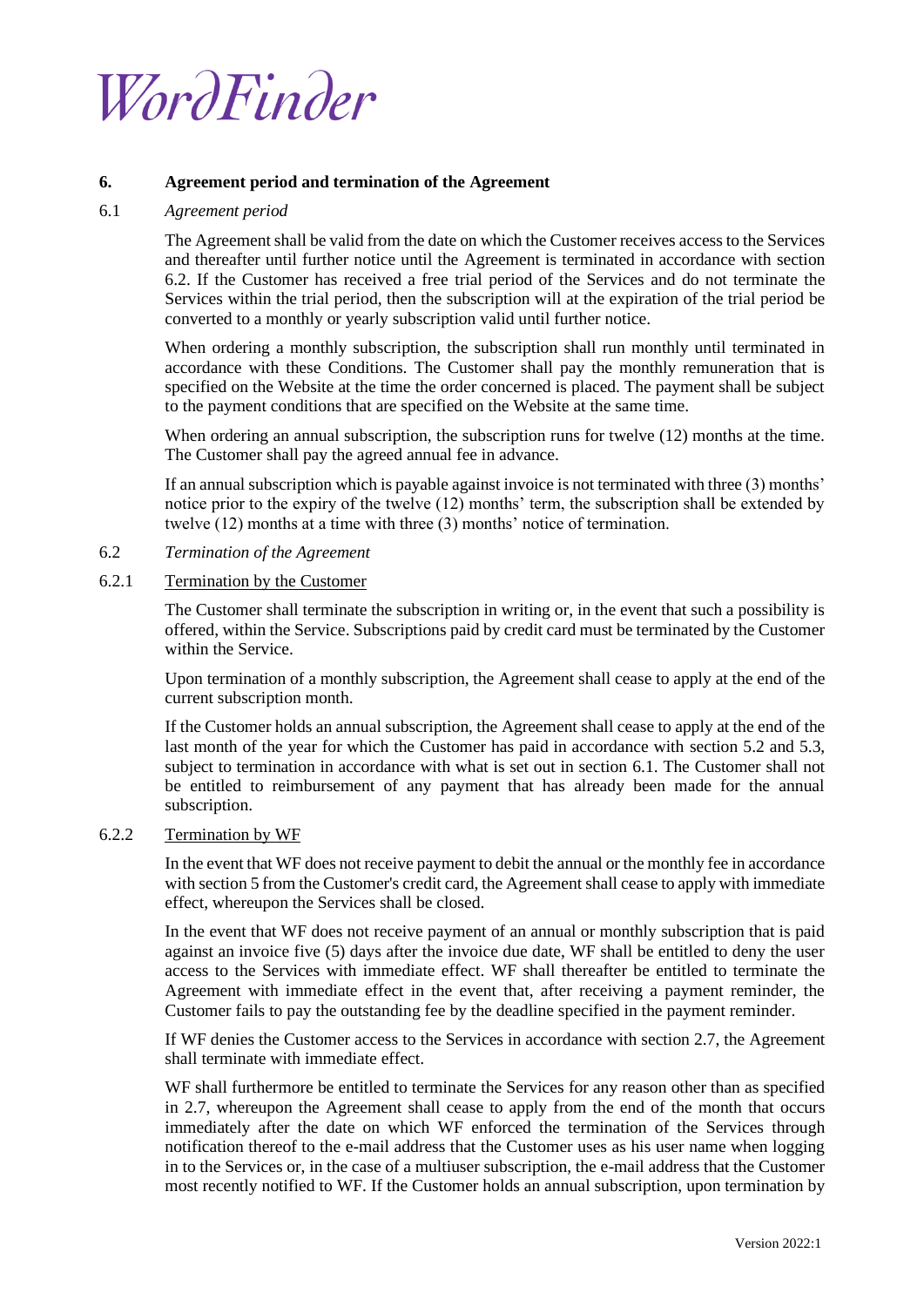# WordFinder

WF in accordance with this section, the Agreement shall cease to apply from the end of the last month of the year for which the Customer has paid in accordance with sectio[n 5.2](#page-3-0) and [5.3.](#page-3-1)

# **7. Force majeure**

WF shall not be liable for any inconvenience, damage or loss caused by circumstances outside the control of WF. WF shall thus be exempt from liability for any interruptions or disruptions caused by circumstances outside WF's control, e.g. accidents, lightning strikes, fire, war, riots, flooding, severe weather or action or failure to act on the part of an authority or another external party.

# **8. Personal information**

WF is data controller of personal data provided in connection with the Services or in any other way registered in connection with the ordering, preparation or administration of the Services. WF collects and processes personal data in order to be able to deliver and making available our Services and products to you, to provide relevant customer service and support and to keep you informed of WF's services and products. The Customer may read more about our processing of the personal data in our privacy policy, [www.wordfinder.com/privacy-policy.](http://www.wordfinder.com/privacy-policy)

By creating an account and ordering the Services, transferring personal data to WF and by assigning WF to process personal data in connection with the provision of the Services the Customer confirms that the personal data in question is collected and transferred to WF in a correct and legitimate way, as well as under a purpose that is not incompatible with the purposes described above and referred to in our privacy policy, [www.wordfinder.com/privacy-policy.](http://www.wordfinder.com/privacy-policy) If the Customer wishes to obtain information about the personal data that we process, an extract of the Customer's personal data can be downloaded directly from the Customer's account for the Services. If the Customer has other questions about our personal data processing, the Customer is welcome to contact us on the contact details set out in the privacy policy.

The Customer shall be personally responsible for ensuring that the user name and password are kept secret, so that no unauthorized persons can use this information.

# <span id="page-5-1"></span>**9. Applicable law and competent court**

# 9.1 *Applicable law*

The Agreement and these Conditions shall be interpreted and applied in accordance with Swedish law.

#### 9.2 *Court*

Disputes concerning the Agreement and these Conditions or legal circumstances arising there from shall be resolved by court of general jurisdiction in Sweden, with Göteborg district court as first instance.

#### <span id="page-5-0"></span>**10. Special provisions for Customers who are consumers**

10.1 *Information in the case of distance purchases*

In connection with the establishment of a distance agreement, WF shall provide such information as is required by Swedish law; see however section 10.2 below. After the order has been placed, WF shall confirm this information via e-mail to the e-mail address that the Customer specified when creating its user account for the Services.

# 10.2 *Immediate opening of the Services*

When entering into the Agreement in accordance with section [1.2,](#page-0-1) you were asked whether you consent to the immediate commencement of the Services. Once the consent was given the provision of the Services commenced immediately. The right of withdrawal applies to the purchase within 14 days from the time of purchase. If the Services have been used, the Customer shall, however, compensate WF to the extent that the Customer has used the Services.